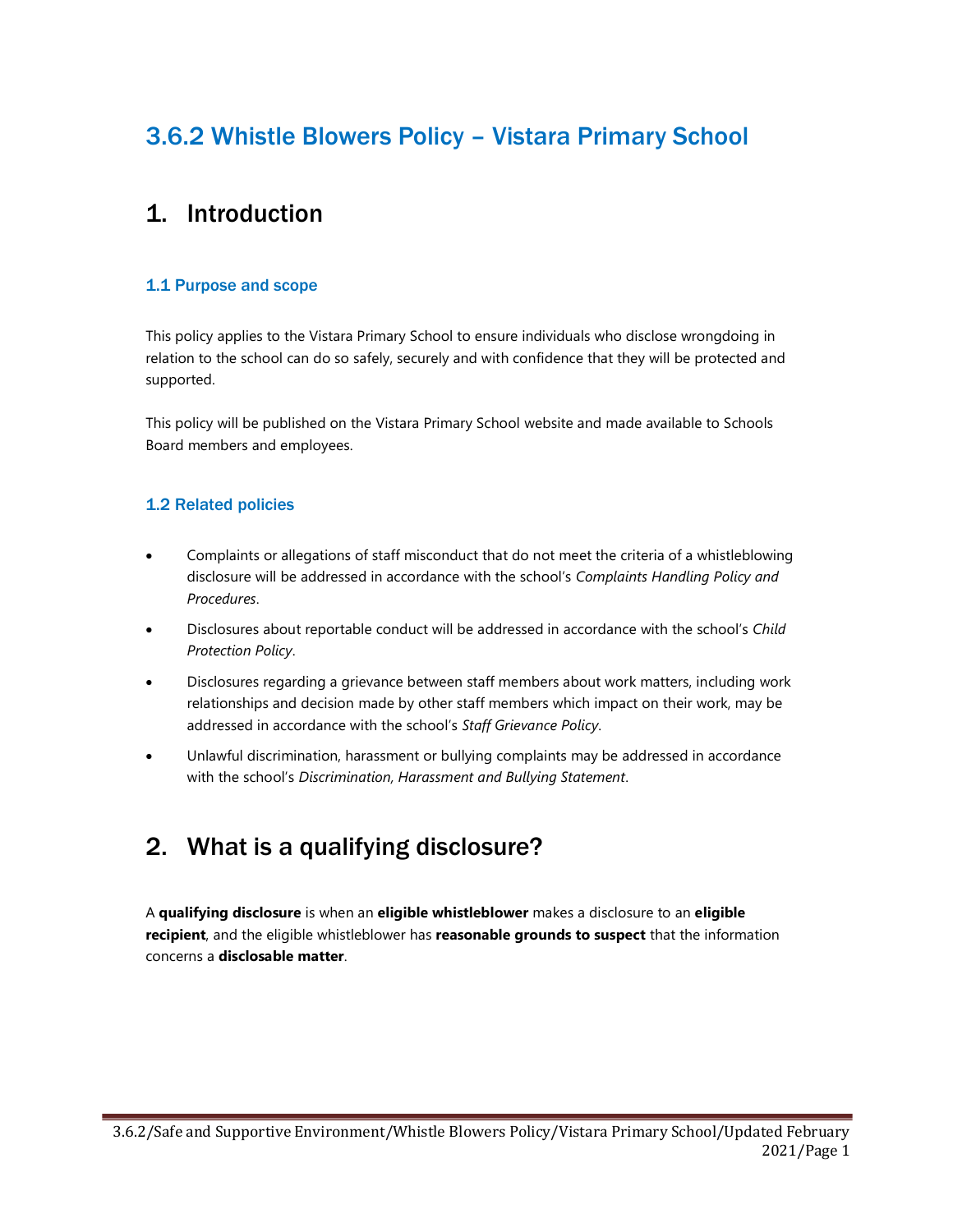# 3. Who can make a qualifying disclosure?

#### 3.1 Eligible whistleblowers

An eligible whistleblower is an individual who is or has been any of the following, in relation to the school:

- a Board member;
- an employee;
- a person who supplies goods or services (paid or unpaid);
- an employee of a person who supplies goods or services (paid or unpaid);
- an individual who is an associate of the School (as defined in the Corporations Act); and
- a relative or dependent (or dependents of a spouse) of any individual described above.

#### 3.2 Anonymous disclosures

A disclosure can be made anonymously and still be protected under the Corporations Act. A discloser can choose to remain anonymous while making a disclosure, over the course of the investigation and after the investigation is finalised.

However, this may make it difficult to investigate the reported matter. The school therefore encourages disclosers to provide their names.

If a discloser wishes to disclose anonymously, the discloser should provide sufficient information to allow the matter to be properly investigated. The school encourages the discloser to provide an anonymous email address through which additional questions can be asked and information provided. It will also allow the school to report the progress of the investigation to the discloser, as appropriate.

## 4. Disclosable matters that qualify for protection

#### 4.1 Disclosable matters

A disclosable matter is a disclosure of information where the eligible whistleblower has reasonable grounds to suspect that the information relating to the School or a related company concerns:

- misconduct;
- an improper state of affairs or circumstances;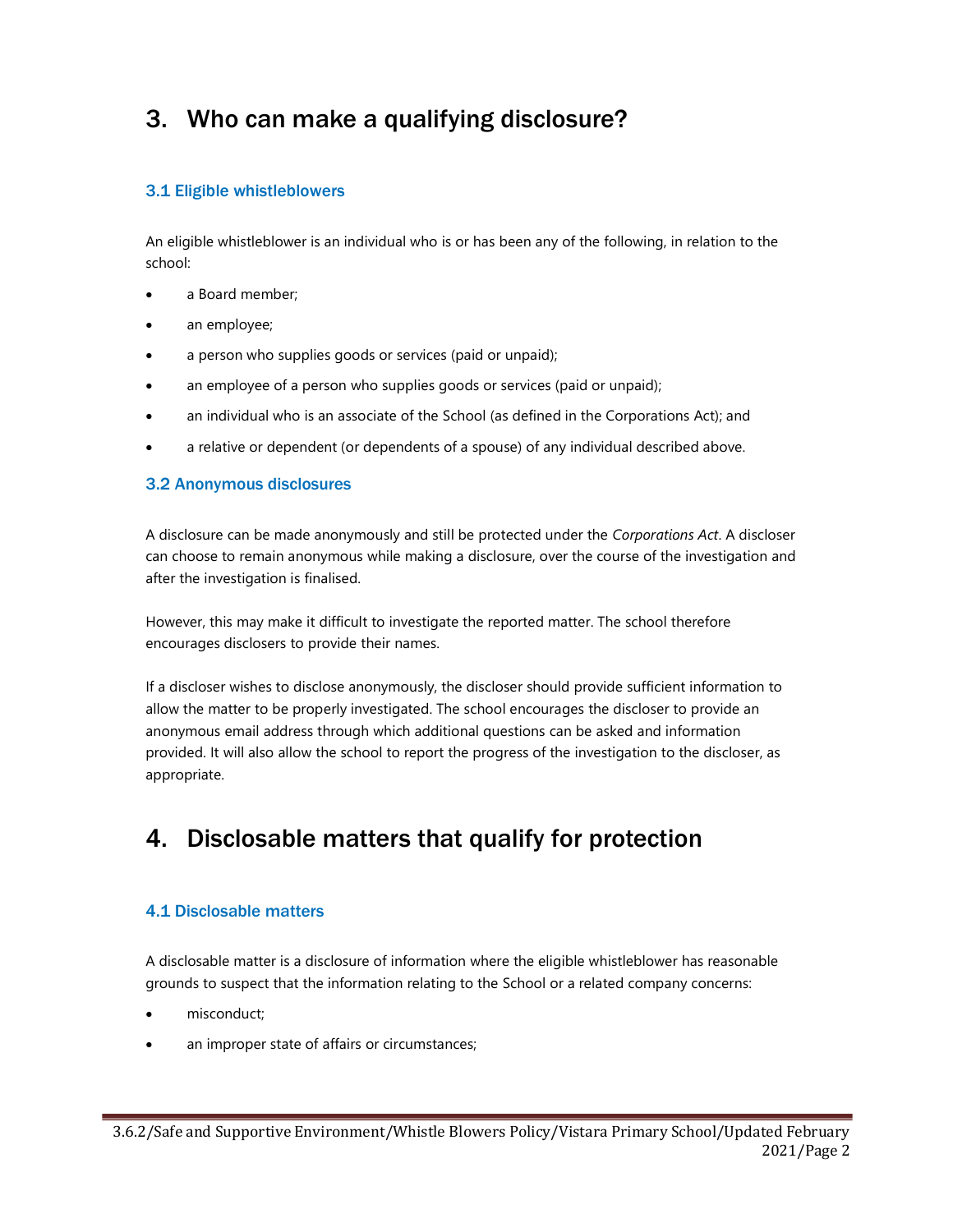- illegal activity (including conduct of officers and employees) meaning activity in breach of the Corporations Act or specified financial services legislation, or an offence against any law of the Commonwealth punishable by imprisonment of 12 months or more; or
- conduct (including conduct of officers and employees) that represents a danger to the public or financial system.

This may include any conduct in relation to the operation of the school that involves:

- fraudulent activity;
- negligence;
- unlawful or corrupt use of school funds;
- breach of duty;
- improper accounting or financial reporting practices;
- systemic practices that pose a serious risk to the health and safety of any person on school premises or during school activities.

If a disclosure is not about a disclosable matter, it will not qualify for whistleblower protection under the Corporations Act.

#### 4.2 Reasonable grounds to suspect

Whether a discloser would have 'reasonable grounds to suspect' is based on the reasonableness of the reasons for the discloser's suspicion, having regard to all the circumstances when considered objectively.

If a disclosure is made without 'reasonable grounds to suspect', the disclosure will not be a qualifying disclosure and the discloser will not have the protections provided for under this policy and the Corporations Act. Any deliberate false reporting will be regarded very seriously.

A discloser can still qualify for protection even if their disclosure turns out to be incorrect.

#### 4.3 Personal work-related grievances

Generally, disclosures that concern personal work-related grievances do not qualify for protection.

A disclosure will concern a personal work-related grievance of the discloser if the information:

- concerns a grievance about any matter in relation to the discloser's employment, or former employment, having or tending to have implications for the discloser personally; and
- does not have significant implications for the school that do not relate the discloser; and
- does not concern conduct that is: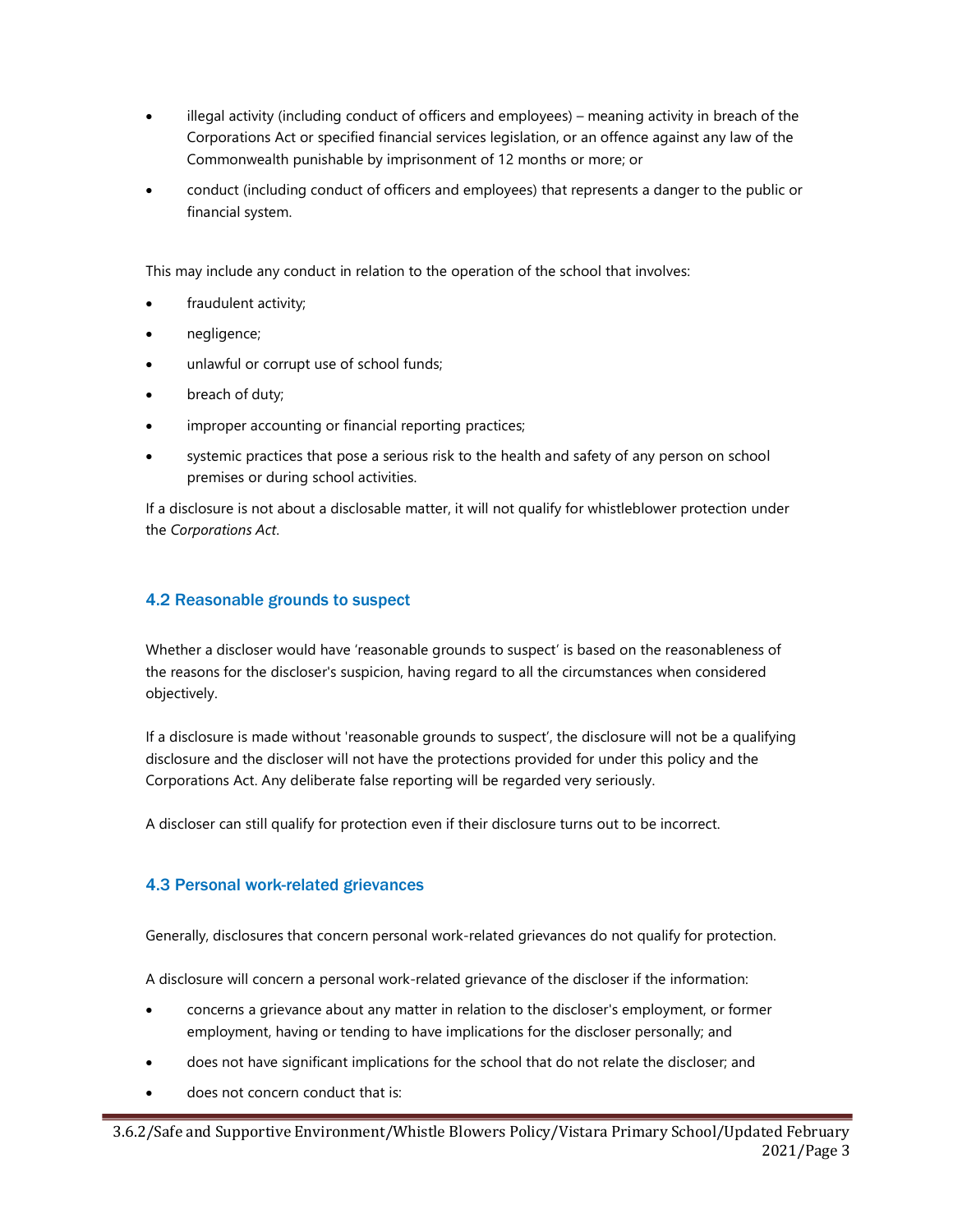- an alleged contravention of the Corporations Act and specified financial services laws; or
- an offence against another law of the Commonwealth, which is punishable by imprisonment of 12 months or more; or
- a danger to the public or financial system; or

Examples of disclosures regarding personal work-related grievances that may not qualify for protection include:

- an interpersonal conflict between the discloser and another employee;
- a decision relating to the engagement, transfer or promotion of the discloser;
- a decision relating to the terms and conditions of engagement of the discloser;
- a decision to suspend or terminate the engagement of the discloser, or otherwise discipline the discloser.

These matters will be addressed in accordance with the school's Staff Grievance Policy.

A personal work-related grievance may still qualify for protection if:

- it includes information about misconduct, or information about misconduct includes or is accompanied by a personal work-related grievance (mixed report);
- the entity has breached employment or other laws punishable by imprisonment for a period of 12 months or more, engaged in conduct that represents a danger to the public, or the disclosure relates to information that suggests misconduct beyond the discloser's personal circumstances;
- the discloser suffers from or is threatened with detriment for making a disclosure; or
- the discloser seeks legal advice or legal representation about the operation of the whistleblower protections under the Corporations Act

### 5. Who can receive a qualifying disclosure

#### 5.1 Eligible recipients

An eligible recipient is an individual who occupies any of the following roles, in relation to the school or a related company:

- a Board member;
- an auditor, or member of an audit team of the school or a related company;
- an actuary of the school or a related company;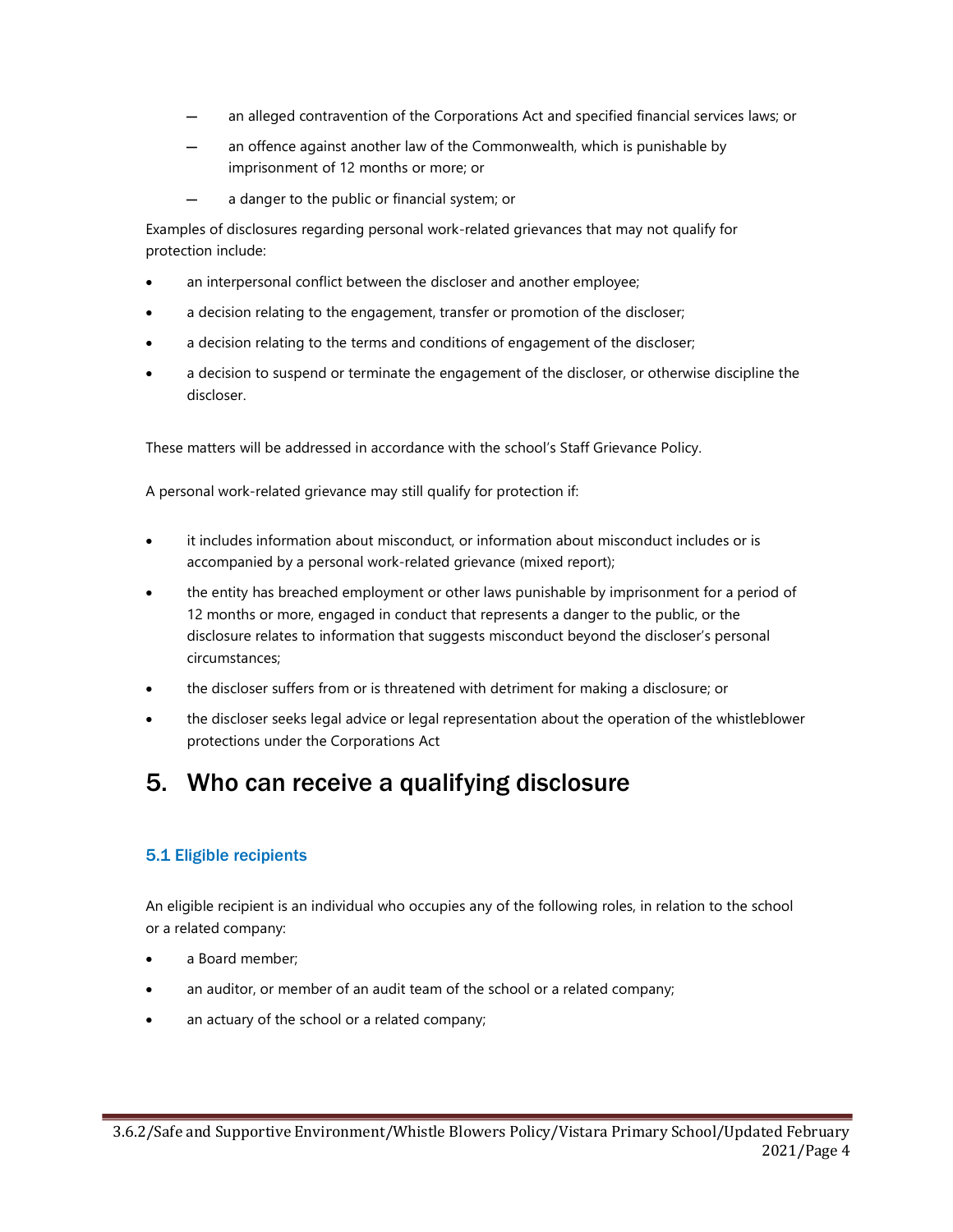#### 5.2 Making a qualifying disclosure

While an eligible whistleblower can make a disclosure directly to any eligible recipient, the School encourages them to make a disclosure in writing to the Principal, via email at visps@bigpond.net.au

If it is not appropriate for the disclosure to be made to the Principal, the eligible whistleblower is encouraged to make the disclosure, in writing, to the Chair of the Board of the Board, via email at pradeep@pramahealth.com and the Vice Chairperson of the Board didiashesa@gmail.com

Where a disclosure is made to an eligible recipient who is not the Principal, then subject to the confidentiality protections set out at Section 7 below, it will generally be passed onto the Principal and dealt with in accordance with Section 6 below.

If an eligible whistleblower wishes to obtain additional information about whistleblowing procedures and protections before formally making their disclosure, they can contact Principal or Administrator or an independent legal advisor.

#### 5.3 External disclosures

Disclosures may also qualify for protection if they are made to ASIC, APRA or a prescribed Commonwealth authority, or if an eligible whistleblower makes a disclosure to a legal practitioner to obtain advice about the operation of the whistleblower provisions.

Eligible whistleblowers who make a 'public interest disclosure' or an 'emergency disclosure' also qualify for protection.

#### 5.4 Public interest disclosures

An eligible whistleblower can disclose to a member of Parliament or a journalist only if the information has been previously disclosed to ASIC, APRA or a prescribed Commonwealth authority, and:

- at least 90 days has passed the eligible whistleblower made the disclosure to ASIC, APRA or a prescribed Commonwealth authority since the time of the first disclosure; and
- the eligible whistleblower does not have reasonable grounds to believe action is being, or has been, taken to address the information in the disclosure; and
- the eligible whistleblower has reasonable grounds to believe that making a further disclosure of the information would be in the public interest; and
- before making the disclosure, the eligible whistleblower gives written notice to the original recipient that includes sufficient information to identify the previous disclosure and states that they intend to make a public interest disclosure; and
- the extent of information disclosed is no greater than necessary to inform the recipient of the disclosable matter.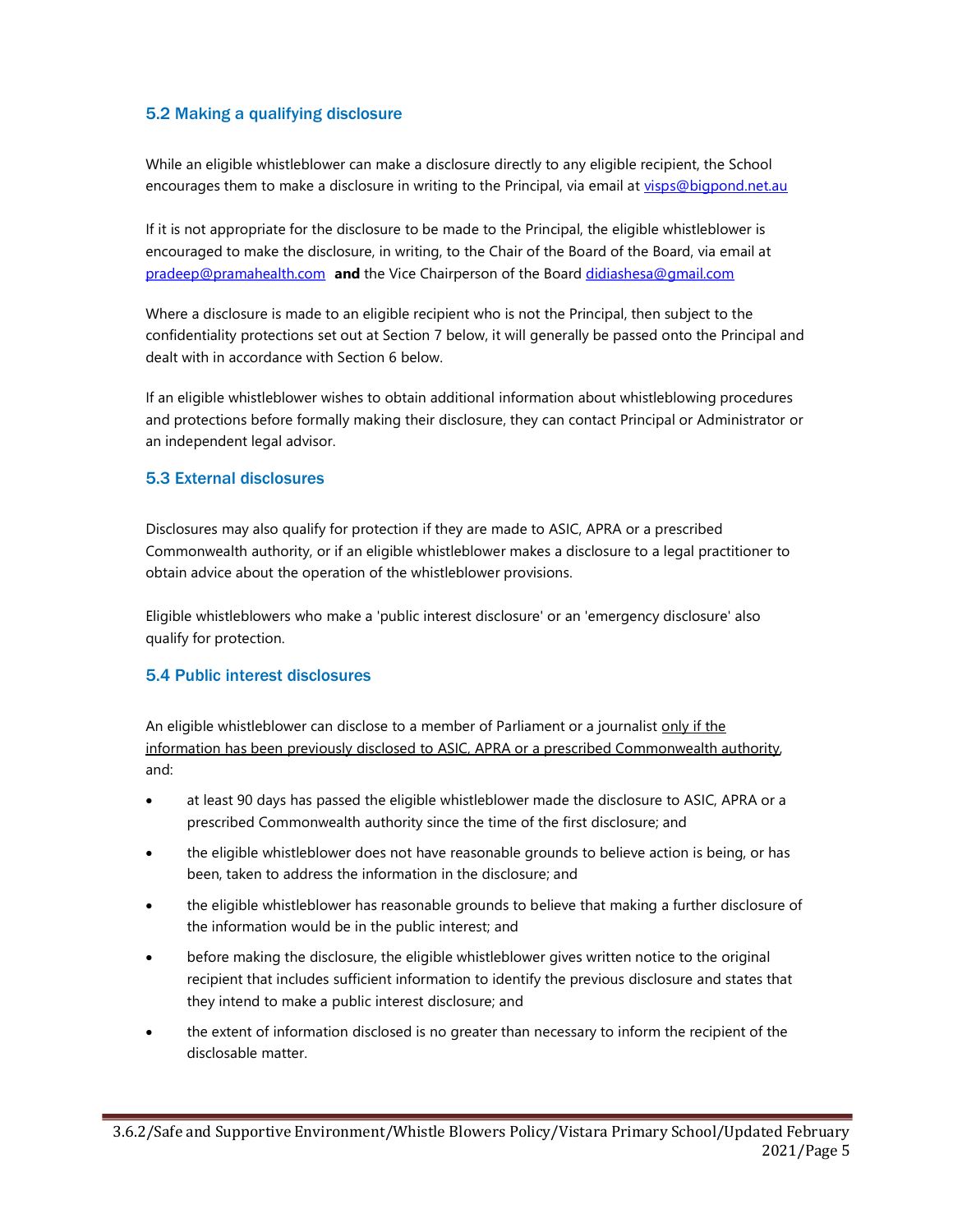An eligible whistleblower may wish to consider obtaining independent legal advice before making a public interest disclosure.

#### 5.5 Emergency disclosures

An eligible whistleblower can disclose to a member of Parliament or a journalist only if the information has been previously disclosed to ASIC, APRA or a prescribed Commonwealth authority, and :

- the eligible whistleblower has reasonable grounds to believe that the information concerns a substantial and imminent danger to the health or safety of one or more persons or to the natural environment; and
- before making the disclosure, the eligible whistleblower gives written notice to the original recipient that includes sufficient information to identify the previous disclosure and states that they intend to make an emergency disclosure; and
- the disclosure of information is no greater than necessary to inform the recipient of the substantial and imminent danger.

An eligible whistleblower may wish to consider obtaining independent legal advice before making an emergency disclosure.

# 6. Investigating a qualifying disclosure - procedure

#### 6.1 Receiving a disclosure

Upon receiving a disclosure, the recipient (generally the Principal or Delegate) or Chair and Vice Chairperson will assess the disclosure to determine whether it qualifies for protection under the Corporations Act and is to be managed in accordance with this policy (qualifying disclosure) or the disclosure concerns matters that should managed in accordance with related policies (see section 1.2).

#### 6.2 Investigating a qualifying disclosure

The School will acknowledge receipt of a disclosure within a reasonable period, assuming the 'eligible whistleblower' can be contacted (including through anonymous channels). The School will assess disclosures to determine whether:

- they fall within the Whistleblower Protection Scheme; and
- an investigation is required and if so, how that investigation should be carried out.

Generally, if an investigation is required, the School will determine:

- the nature and scope of the investigation;
- who should lead the investigation including whether an external investigation is appropriate;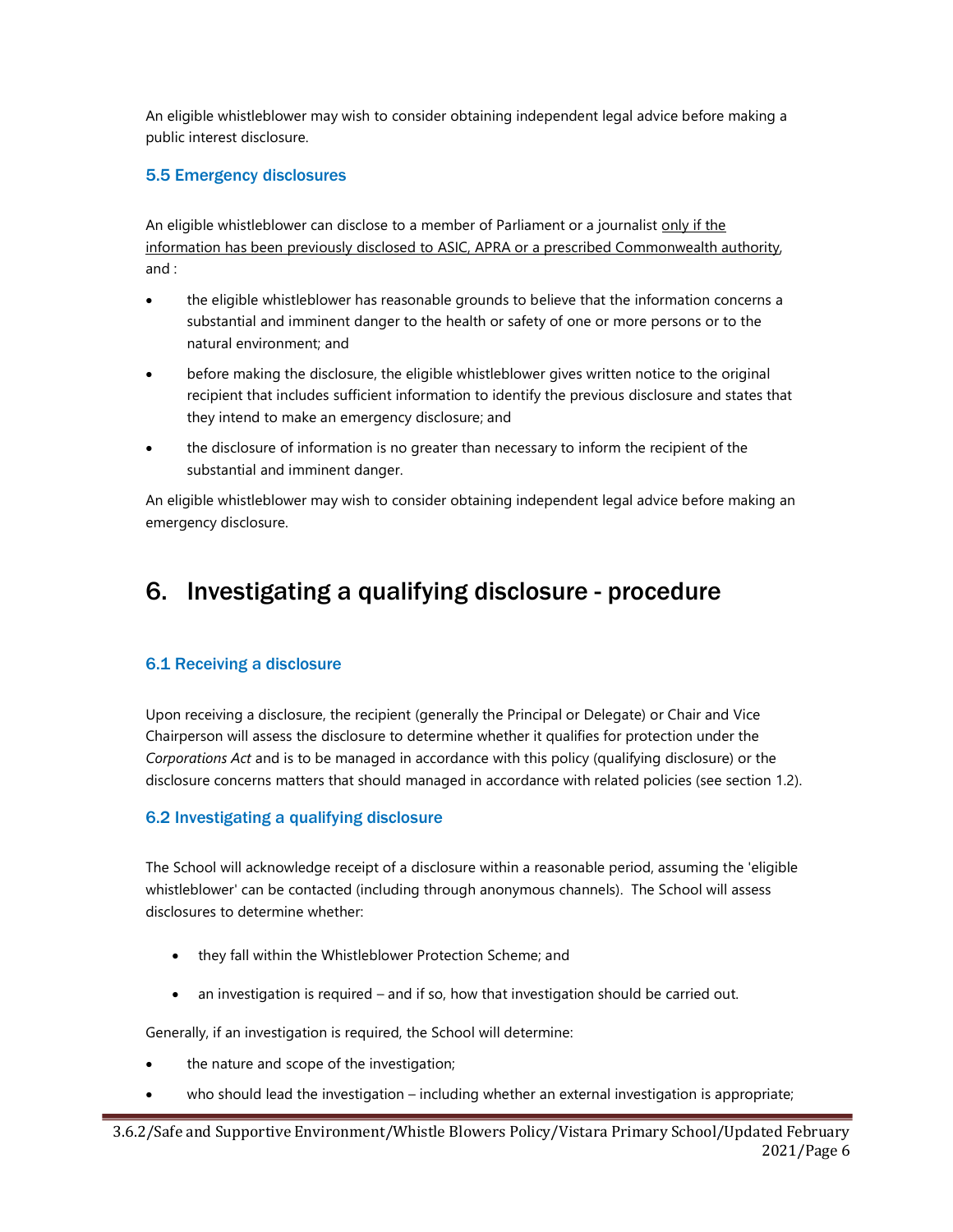- the nature of any technical, financial or legal advice that may be required to support the investigation; and
- the anticipated timeframe for the investigation. Each investigation will be different which will impact the applicable timeframe. However, the School's intent is to complete an investigation as soon as practicable.

Where practicable, the School will keep the eligible whistleblower informed of the steps taken or to be taken (or if no action is to be taken, the reason for this), and provide appropriate updates, including about the completion of any investigation. However, the extent of the information provided, or whether it will be provided at all, will be subject to applicable confidentiality considerations, legal obligations and any other factors the School considers relevant in the particular situation.

The School may not be able to undertake an investigation, or provide information about the process etc, if it is not able to contact the eligible whistleblower, for example, if a disclosure is made anonymously and has not provided a means of contact.

Where practicable, whistleblowers will receive updates about when the investigation has begun, while the investigation is in progress and after the investigation has been finalised. The frequency and timeframe of any updates may vary depending on the nature of the disclosure. The School will also have regard to confidentiality considerations when providing updates.

#### 6.3 Fair treatment of employees mentioned in disclosures

The School will take steps to ensure the fair treatment of employees who are mentioned in a disclosure that qualifies for protection:

- disclosures will be handled confidentially, when it is practical and appropriate in the circumstances;
- when an investigation needs to be undertaken, the process will be objective and fair
- employees about whom disclosures are made will generally be given an opportunity to respond to the relevant allegations made in the qualifying disclosure.

The School's employee assistance program (EAP) services will be available to employees affected by the disclosure, should they require that support.

The school will document the steps of the investigation and the findings from the investigation and report those findings to those responsible in the school. The method for documenting and reporting the findings will depend on the nature of the disclosure. There may be circumstances where it may not be appropriate to provide details of the outcome to the discloser.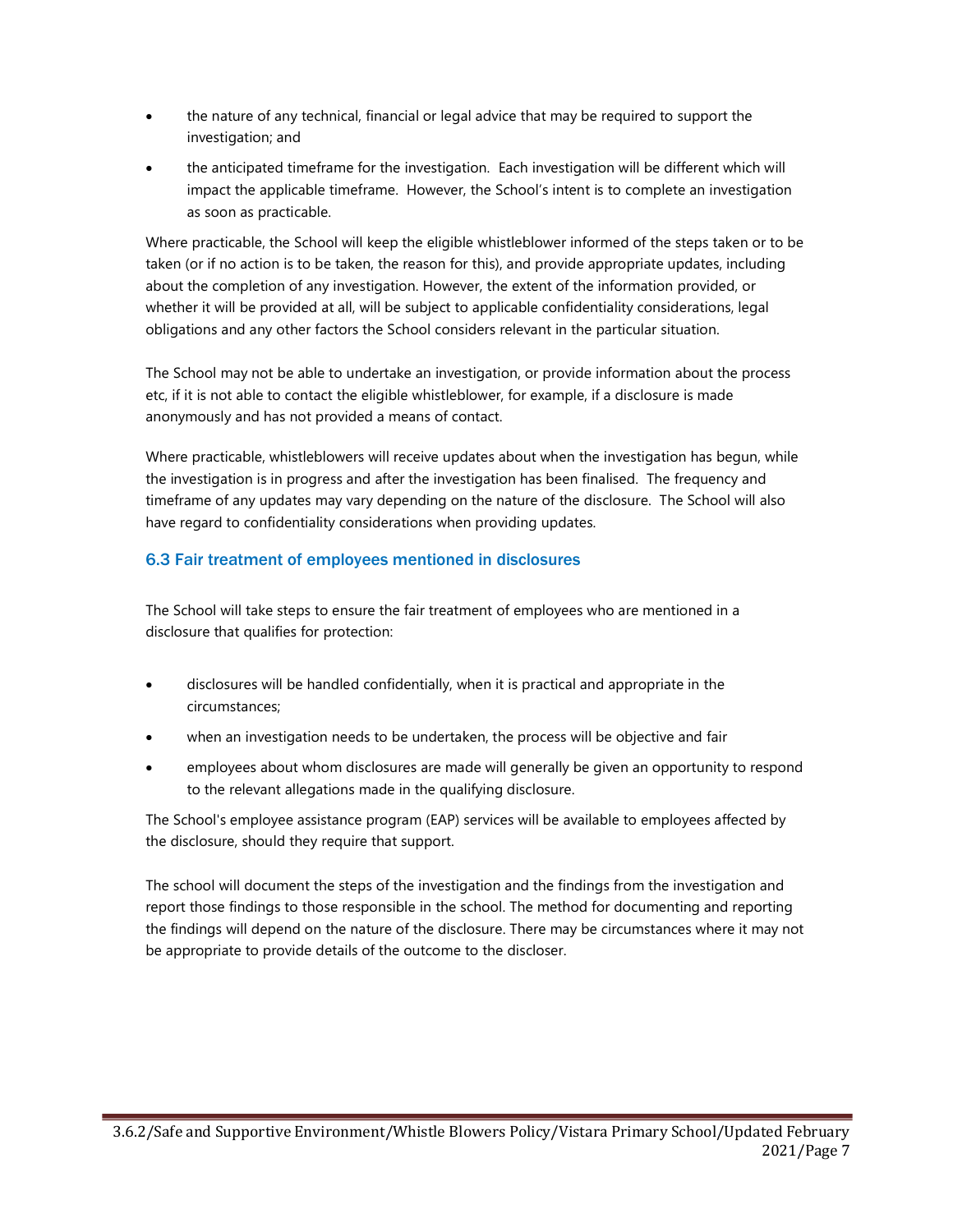# 7. Confidentiality and records

Under the Corporations Act, the identity of the discloser of a qualifying disclosure and information which is likely to lead to the identification of the discloser must be kept confidential.

Exceptions to this are disclosures to ASIC, the Australian Federal Police, a legal practitioner for the purpose of obtaining advice about the application of the whistleblower protections or made with the consent of the discloser.

If a disclosure involves an issue which the school is required to report, the school may not be able to maintain the confidentiality of the identity of the disclosure. This disclosure could include NSW Police, the NSW Ombudsman, NSW Education Standards Authority or the NSW Department of Education.

It is also permissible to disclose information which could lead to the identification of the discloser if the disclosure is reasonably necessary for the purpose of investigating the matter, if all reasonable steps are taken to reduce the risk that the discloser will be identified as a result of the information being disclosed.

Breach of these confidentiality protections regarding the discloser's identity and information likely to lead to the identification of the discloser is a criminal offence and may be the subject of criminal, civil and disciplinary proceedings.

Confidentiality will be observed in relation to handling and storing records.

### 8. Whistleblower protections and support

#### **Confidentiality**

Eligible whistleblowers making a qualifying disclosure are protected by the requirement that their identity, and information that may lead to their identification, should be kept confidential, subject to relevant exceptions as set out in section 7 above.

The School will protect an eligible whistleblower's identity by appropriately redacting documents and referring to the whistleblower in gender-neutral terms. It will also secure all documents and communicate them in a way that will maintain confidentiality.

#### Immunity

Eligible whistleblowers making a qualifying disclosure cannot be subject to any civil, criminal or administrative liability (including disciplinary action) for making the disclosure. No contractual or other remedy or right may be enforced or exercised against the person on the basis of the disclosure.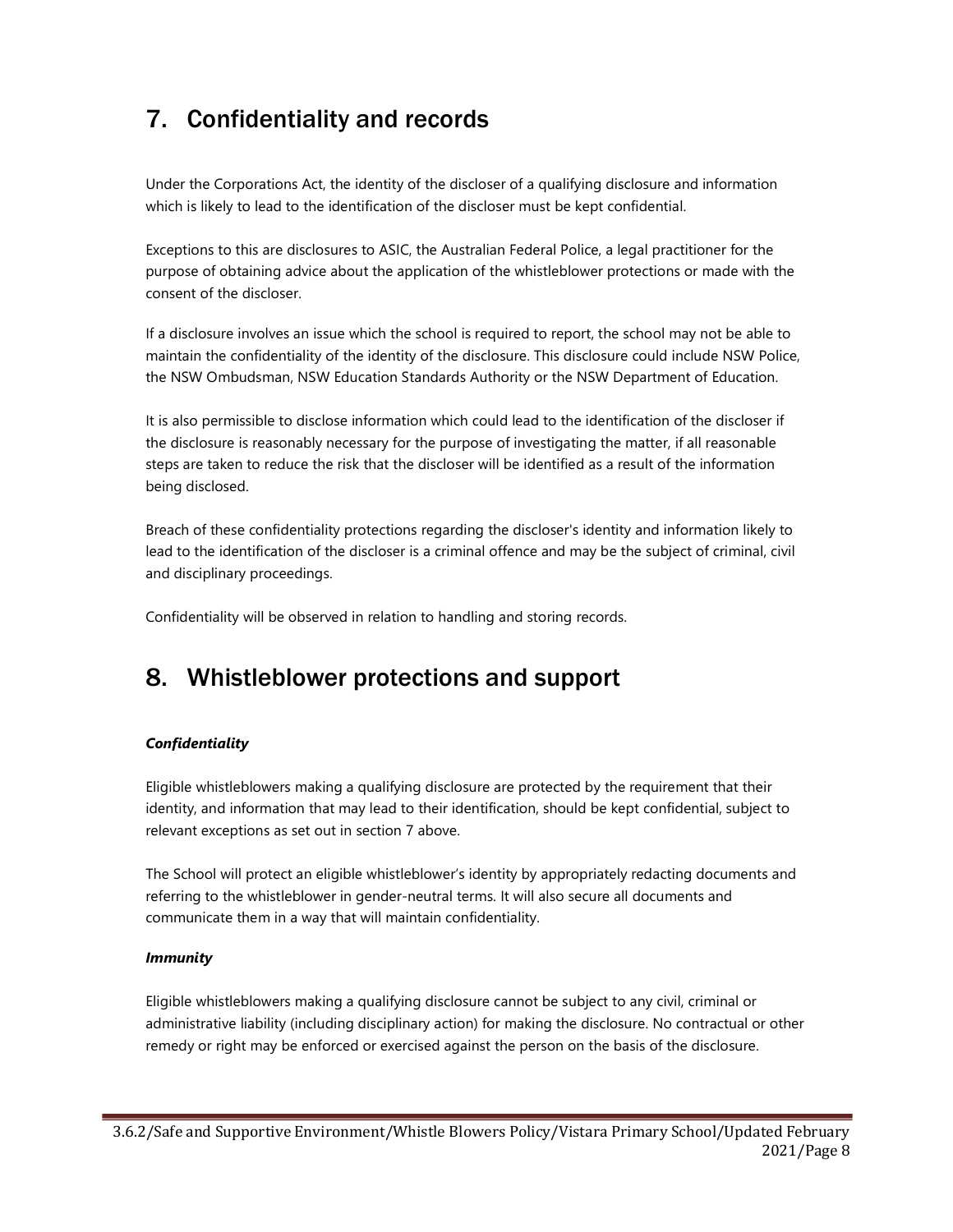Whistleblowers who make some types of qualifying disclosures (generally external to the school) are also provided immunities to ensure that information they disclose is not admissible in evidence against them in criminal proceedings or in proceedings for the imposition of a penalty, other than proceedings in respect of the falsity of the information.

These immunities do not prevent an eligible whistleblower being subject to criminal, civil or other liability for conduct that is revealed by the whistleblower, only that the information the person has disclosed is not admissible in certain proceedings against them.

#### **Detriment**

Eligible whistleblowers are also protected from victimisation - suffering any detriment by reason of the qualifying disclosure. It is unlawful for a person to engage in conduct against another person that causes, or will cause detriment, where the person believes or suspects that the other person or a third person made, may have made, proposes to make or could make a qualifying disclosure.

Threats of detriment are also unlawful.

Detriment has a very broad meaning and includes dismissal of an employee, injuring an employee in their employment, alteration of an employee's position or duties to their disadvantage; discrimination between an employee and other employees; victimisation of a dependent of the discloser, harassment or intimidation of a person or harm or injury to a person, including psychological harassment; damage to a person's property, reputation or business or financial position.

If an eligible whistleblower believes they are being subjected to a detriment or a threat of detriment, this should immediately be reported in writing to the Principal, via email.

If it is not appropriate for the report to be made to the Principal, the eligible whistleblower should report the matter, in writing, to the Chair pradeep@pramahealth.com and the Vice Chairperson of the Board didiashesa@gmail.com

The School may also consider a range of other matters to protect an eligible whistleblower from the risk of suffering detriment and to ensure fair treatment of individuals mentioned in a disclosure. Steps it will take to help achieve this may include:

1. assessing whether anyone may have a motive to cause detriment—information could be

gathered from an eligible whistleblower about:

- o the risk of their identity becoming known;
- o who they fear might cause detriment to them;
- o whether there are any existing conflicts or problems in the workplace; and
- o whether there have already been threats to cause detriment.